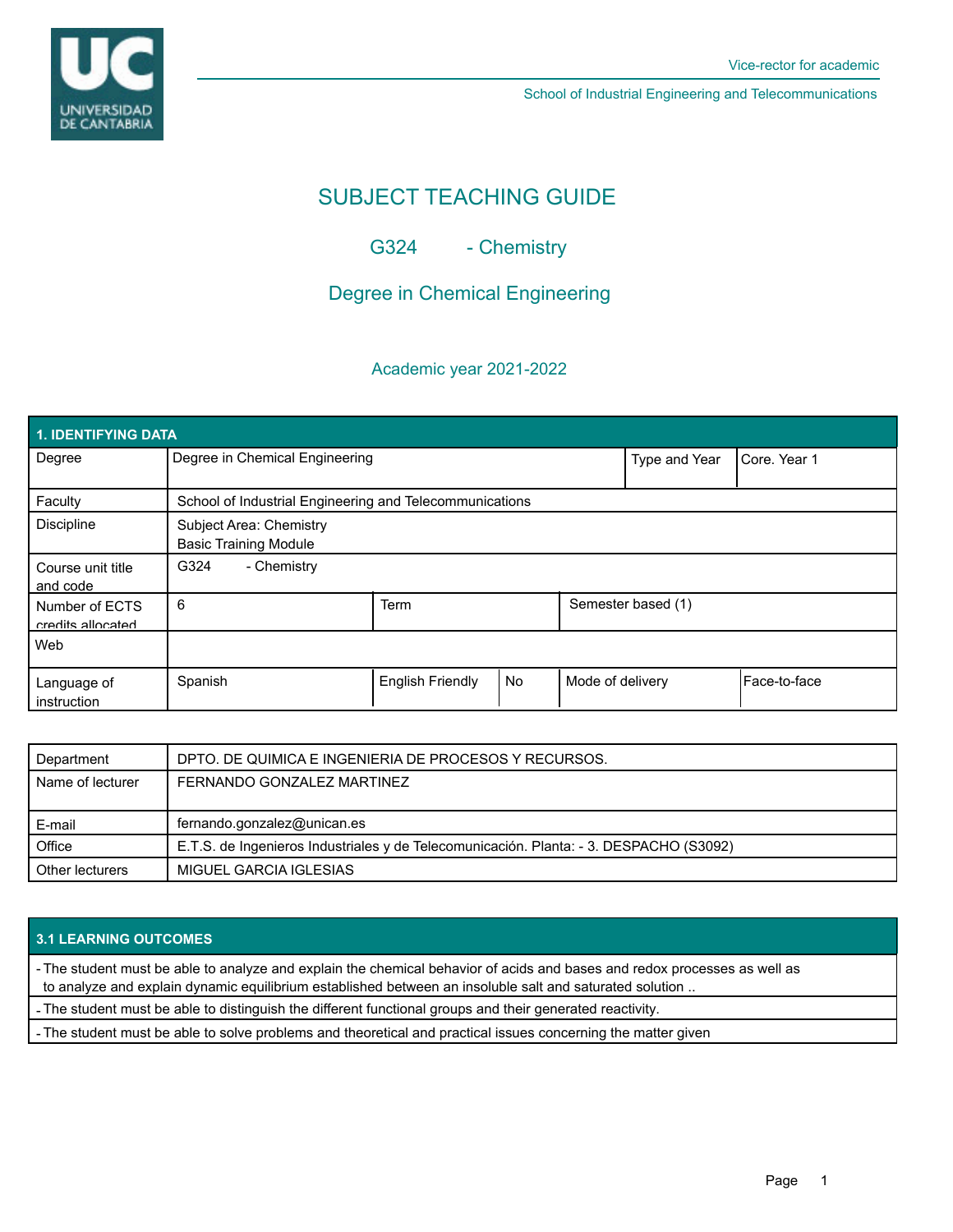

School of Industrial Engineering and Telecommunications

#### **4. OBJECTIVES**

To know and understand the different states of matter in relation to chemical bonding

To study the chemical behavior of acids and bases from the point of view of chemical equilibrium

To know the dynamic equilibrium that is established between an insoluble salt and saturated solution

To understand how redox reactions generate electricity and explain the use of energy to produce chemical oxidation -reduction reactions.

To know the different functional groups of organic chemistry and its reactivity, preparation and uses

| <b>6. COURSE ORGANIZATION</b> |                                                                                                                                                                                                                                            |  |  |  |
|-------------------------------|--------------------------------------------------------------------------------------------------------------------------------------------------------------------------------------------------------------------------------------------|--|--|--|
| <b>CONTENTS</b>               |                                                                                                                                                                                                                                            |  |  |  |
|                               | THEMATIC 1: Structure of Matter, Chemical bond.<br>Structural units of matter.<br>Elemental and compound substances. Nomenclature.<br>Chemical bond. States of matter and intermolecular forces                                            |  |  |  |
| 2                             | THEMATIC 2: Chemical Reaction basis of industrial processes. Types of reactions.<br>Equilibrium in solution.<br>Acid-base reactions.<br>Precipitation reactions.<br>Oxidation reduction reactions.<br>Applications Industry and Technology |  |  |  |
| 3                             | THEMATIC 4: carbon chemistry and fuel<br>Functional groups.<br>Hydrocarbons, saturated, unsaturated and aromatic. Nomenclature. reactivity<br>Petrochemical industry                                                                       |  |  |  |

| 7. ASSESSMENT METHODS AND CRITERIA                                                                                                                                                                                                              |              |             |           |        |  |  |  |  |
|-------------------------------------------------------------------------------------------------------------------------------------------------------------------------------------------------------------------------------------------------|--------------|-------------|-----------|--------|--|--|--|--|
| Description                                                                                                                                                                                                                                     | <b>Type</b>  | Final Eval. | Reassessn | %      |  |  |  |  |
| Continuous evaluation. Written exam.                                                                                                                                                                                                            | Written exam | Yes         | Yes       | 100,00 |  |  |  |  |
| <b>TOTAL</b>                                                                                                                                                                                                                                    |              |             |           |        |  |  |  |  |
| <b>Observations</b>                                                                                                                                                                                                                             |              |             |           |        |  |  |  |  |
| In the extraordinary exam, evaluation corresponds to the totality of the subject, where appropriate qualification Workgroups is<br>retained.                                                                                                    |              |             |           |        |  |  |  |  |
| Observations for part-time students                                                                                                                                                                                                             |              |             |           |        |  |  |  |  |
| The final evaluation for part-time students will porcetual weight of 60% in the final assessment of the subject. With the<br>remaining 40% the result of the assessment of 2 single assigned work during the course of unrecoverable character. |              |             |           |        |  |  |  |  |